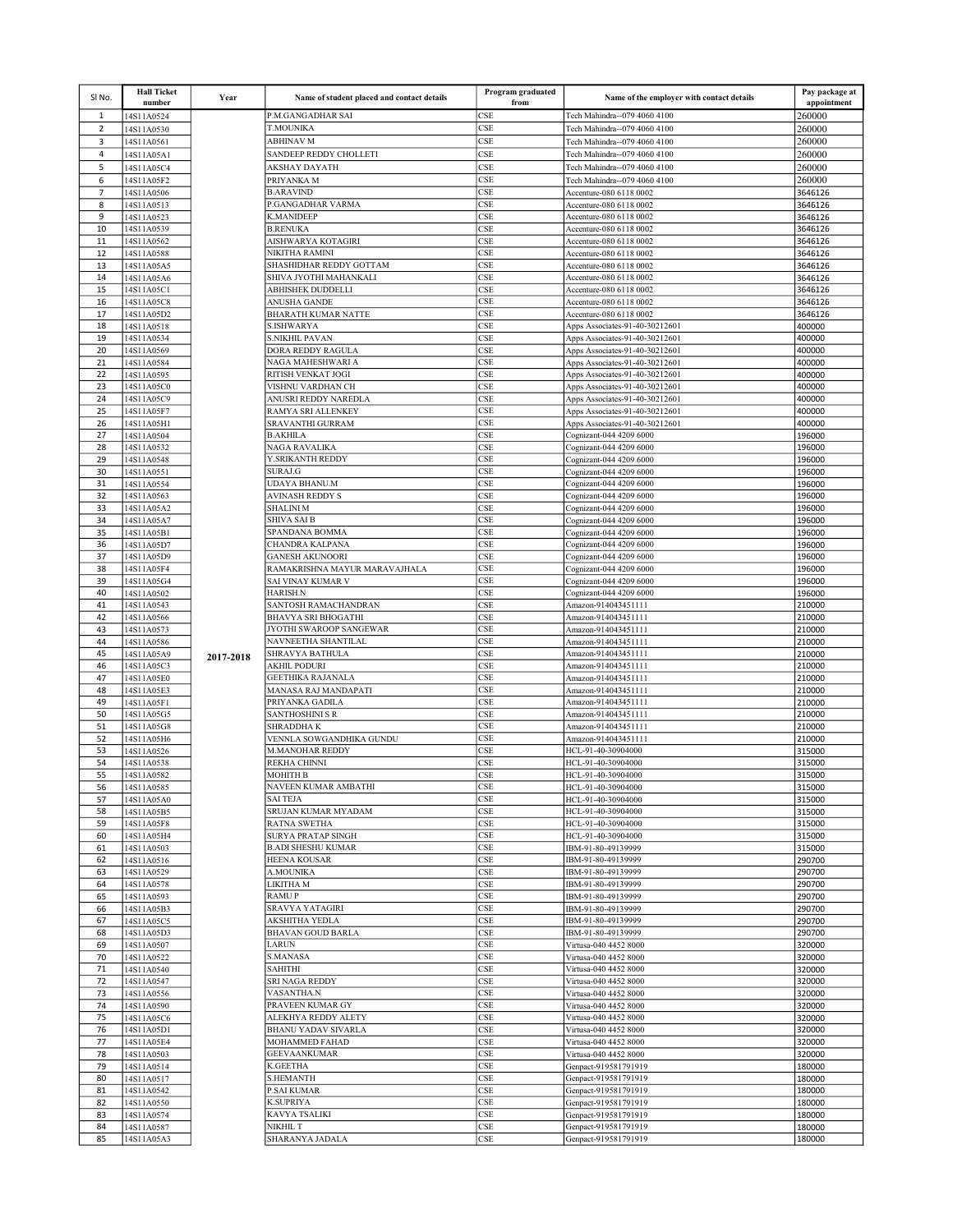| 86 | 14S11A05A8 | <b>SHIVA VARUN KUMAR R</b> | <b>ICSE</b> | Genpact-919581791919 | 180000 |
|----|------------|----------------------------|-------------|----------------------|--------|
| 87 | 14S11A05C2 | <b>AKHIL ARELLI</b>        | <b>CSE</b>  | Genpact-919581791919 | 180000 |
| 88 | 14S11A05D8 | <b>DEEPIKA PASTULA</b>     | <b>CSE</b>  | Genpact-919581791919 | 180000 |
| 89 | 14S11A05E5 | <b>NIKHILA P</b>           | <b>CSE</b>  | Genpact-919581791919 | 180000 |
| 90 | 14S11A05E7 | <b>PANKAJ SINGH</b>        | CSE         | Genpact-919581791919 | 180000 |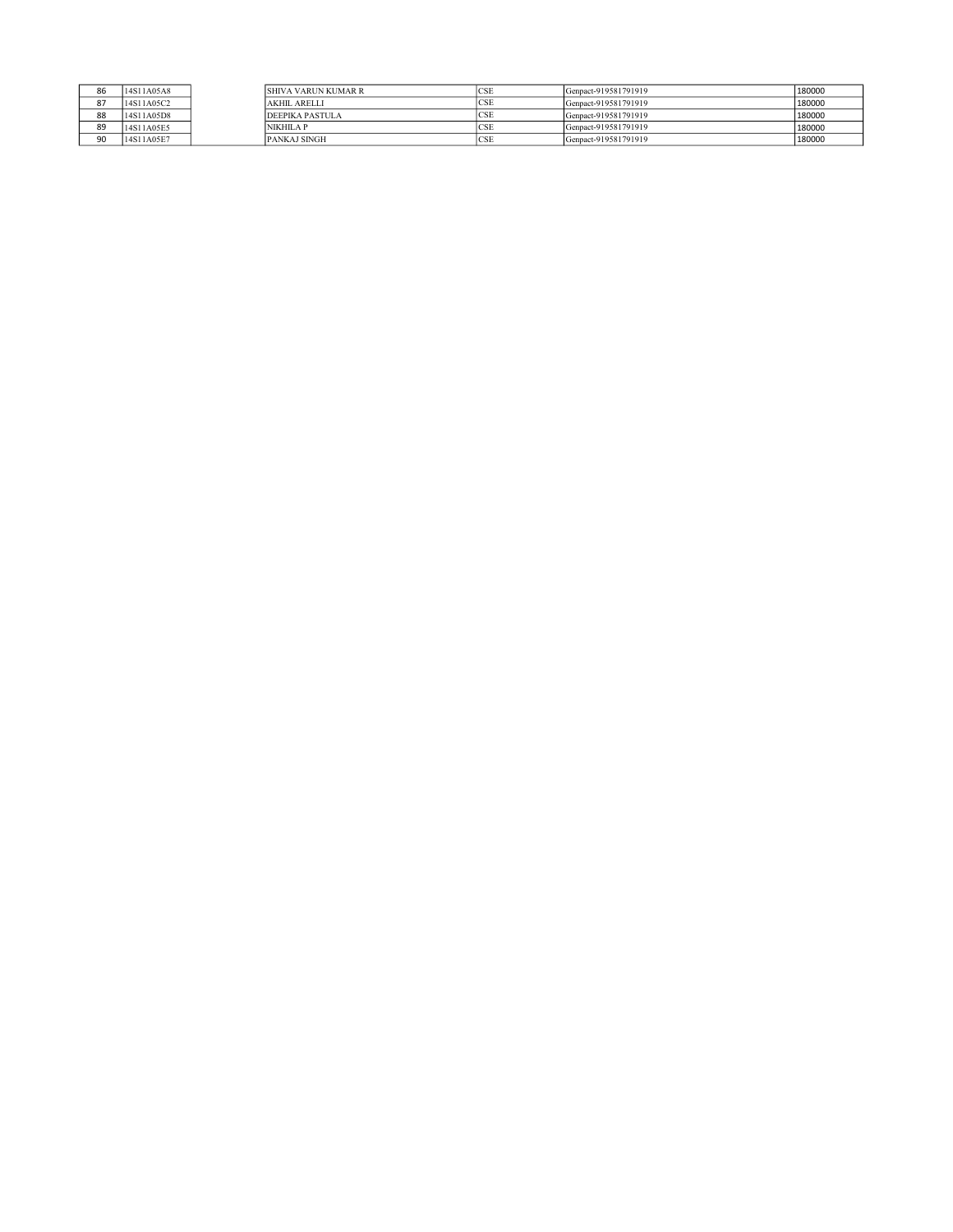| $\mathbf{1}$   | 14S11A0453 | 2017-18 | SRUJITH RAHUL GOVINDRA                 | ECE |                                              | $3,20,000/-$ |
|----------------|------------|---------|----------------------------------------|-----|----------------------------------------------|--------------|
| $\overline{2}$ | 14S11A0473 |         | TATI REDDY GARI JAHNAVI                | ECE | Tech Mahindra Survey No. 62/1 A,             | 3,20,000/-   |
|                |            |         |                                        |     | Qutubullapur Mandal Bahadurpally Village     |              |
| 3              | 14S11A0477 |         | <b>VIJAYAGIRI KAVYA</b>                | ECE | District, Hyderabad, Telangana 500043        | $3,20,000/-$ |
| 4              | 14S11A0415 |         | SWAGATHI POCHATURAM                    | ECE |                                              | $3,00,000/-$ |
| 5              | 14S11A0421 |         | LAVANYA K                              | ECE |                                              | $3,00,000/-$ |
| 6              | 14S11A0425 |         | MAMTHA VIVARAMNENI                     | ECE |                                              | 3,00,000/-   |
| $\overline{7}$ | 14S11A0447 |         | SHASHI KUMAR THOTLA                    | ECE |                                              | $3,00,000/-$ |
| 8              | 14S11A0461 |         | JOGUPARTHI ACHYUTH                     | ECE | Accenture Building No 1A Nd 1B Raheja Mind   | 3,00,000/-   |
| 9              | 14S11A0470 |         | <b>RAINENI HARISH</b>                  | ECE | Space Madhapur, HUDA Techno Enclave,         | $3,00,000/-$ |
| 10             | 14S11A0481 |         | DURGAM MOUNIKA                         | ECE | HITEC City, Hyderabad, Telangana 500086      | $3,00,000/-$ |
|                | 14S11A04A2 |         | KAVURU SAI KIRAN                       | ECE |                                              | $3,00,000/-$ |
| 11<br>12       | 14S11A04B7 |         | TEJASWINI SANA                         | ECE |                                              | $3,00,000/-$ |
| 13             | 14S11A04F6 |         | <b>K SHALIKA</b>                       | ECE |                                              | 3,00,000/-   |
| 14             | 14S11A0426 |         | MANASA KATIKANAPALLY                   | ECE |                                              | 4,00,000/-   |
|                | 14S11A0452 |         | SREEJA CHERUKURI                       | ECE |                                              | 4,00,000/-   |
| 15             | 14S11A04B0 |         |                                        |     | Apps Associates202, Habsiguda Main Rd,       | 4,00,000/-   |
| 16             |            |         | SIVA NAGA VARA PRASAD V                | ECE | Manikyapuri Colony, Vijayanagar Colony,      |              |
| 17             | 14S11A04C6 |         | <b>K ASHWINI</b>                       | ECE | Kakateeya Nagar, Habsiguda, Hyderabad,       | 4,00,000/-   |
| 18             | 14S11A04F7 |         | SOUMYA SHEELA                          | ECE | Telangana 500007                             | 4,00,000/-   |
| 19             | 14S11A04H0 |         | <b>V VINEETH</b>                       | ECE |                                              | 4,00,000/-   |
| 20             | 15S15A0408 |         | K.RADHIKA                              | ECE |                                              | 4,00,000/-   |
| 21             | 14S11A0413 |         | <b>HARISH BABU P</b>                   | ECE |                                              | 1,92,000/-   |
| 22             | 14S11A0417 |         | <b>KEERTHI YEDLA</b>                   | ECE |                                              | 1,92,000/-   |
| 23             | 14S11A0430 |         | MOUNIKA KAMARTHAPU                     | ECE |                                              | 1,92,000/-   |
| 24             | 14S11A0431 |         | NAVYA SRI P                            | ECE |                                              | 1,92,000/-   |
| 25             | 14S11A0448 |         | SHIRISHA AELLABOINA                    | ECE |                                              | 1,92,000/-   |
| 26             | 14S11A0456 |         | SWADWI YATAM                           | ECE |                                              | 1,92,000/-   |
| 27             | 14S11A0468 |         | MUNNAGALA GOPI KRISHNA<br><b>KUMAR</b> | ECE | Cognizant Madhapur, Hyderabad, Telangana     | 1,92,000/-   |
| 28             | 14S11A04B1 |         | KAJA                                   | ECE |                                              | 1,92,000/-   |
| 29             | 14S11A04C4 |         | MADDURA AJAY KUMAR                     | ECE |                                              | 1,92,000/-   |
| 30             | 14S11A04E0 |         | NAVYA CH                               | ECE |                                              | 1,92,000/-   |
| 31             | 14S11A04E9 |         | SONGA SAI CHARAN                       | ECE |                                              | 1,92,000/-   |
| 32             | 14S11A04F8 |         | N SNEHITHA                             | ECE |                                              | 1,92,000/-   |
| 33             | 14S11A04G2 |         | NELLUTLA SRINIVAS                      | ECE |                                              | 1,92,000/-   |
| 34             | 14S11A04G8 |         | P VENKATESH PRASAD                     | ECE |                                              | 1,92,000/-   |
| 35             | 14S11A0408 |         | CHANDRIKA SAHITHI                      | ECE |                                              | $3,40,000/-$ |
| 36             | 14S11A0409 |         | CHANTI VALLABHI                        | ECE |                                              | 3,40,000/-   |
| 37             | 14S11A0418 |         | KOUSAR BEGUM                           | ECE |                                              | $3,40,000/-$ |
| 38             | 14S11A0427 |         | <b>MEENU RAPROLU</b>                   | ECE |                                              | $3,40,000/-$ |
| 39             | 14S11A0435 |         | RAMYA VEMPATI                          | ECE |                                              | 3,40,000/-   |
| 40             | 14S11A0454 |         | SUMITHRA GANESHAN                      | ECE |                                              | $3,40,000/-$ |
| 41             | 14S11A0467 |         | ELASANI GAYATHRI                       | ECE |                                              | 3,40,000/-   |
| 42             | 14S11A0478 |         | <b>GANDE KRISHNA</b>                   | ECE | Amazon 10th floor, Raheja Mind Space,        | 3,40,000/-   |
| 43             | 14S11A0488 |         | <b>EGGA POOJA</b>                      | ECE | Building No:9, Opposite, The Westin Hotel    | 3,40,000/-   |
| 44             | 14S11A0494 |         | KATHULA RAKESH REDDY                   | ECE | Rd, Phase 2, HITEC City, Hyderabad,          | $3,40,000/-$ |
| 45             | 14S11A04C9 |         | RAGAM BHAVANI KRUSHNA                  | ECE | Telangana 500081                             | 3,40,000/-   |
| 46             | 14S11A04D4 |         | A MALLIKARJUN REDDY                    | ECE |                                              | 3,40,000/-   |
| 47             | 14S11A04D8 |         | A NANDA KISHORE                        | ECE |                                              | 3,40,000/-   |
| 48             | 14S11A04E5 |         | P PRANAY KUMAR REDDY                   | ECE |                                              | 3,40,000/-   |
| 49             | 14S11A04E7 |         | P PREETHI                              | ECE |                                              | $3,40,000/-$ |
| 50             | 14S11A04F0 |         | AGRAHARAM SAI KIRAN                    | ECE |                                              | $3,40,000/-$ |
| 51             | 14S11A04F9 |         | <b>ENGALA SRIDHAR</b>                  | ECE |                                              | 3,40,000/-   |
| 52             | 14S11A04G5 |         | V SAI NIKHIL                           | ECE |                                              | 3,40,000/-   |
| 53             | 14S11A0420 |         | LALITHA JOGINEEDI                      | ECE | HCl Plot H-01B, Sy.No.30,34,35 & 38, Avinash | $3,15,000/-$ |
| 54             | 14S11A0432 |         | POOJA DEVI                             | ECE |                                              | $3,15,000/-$ |
| 55             | 14S11A0451 |         | SRAVANI SHIRABOINA                     | ECE | Hitech City2 Society Gachibowli Village,     | $3,15,000/-$ |
| 56             | 14S11A0485 |         | SADINENI NAVYA                         | ECE | Serillimgampally Mandal, Hyderabad,          | 3,15,000/-   |
| 57             | 14S11A04F1 |         | S SAIKIRAN REDDY                       | ECE | Telangana 500081                             | 3,15,000/-   |
| 58             | 15S15A0404 |         | A KRISHNA                              | ECE |                                              | $3,15,000/-$ |
| 59             | 14S11A0406 |         | BHATHINI VAISHNAVI                     | ECE |                                              | $3,00,000/-$ |
| 60             | 14S11A0414 |         | <b>INDU THATI</b>                      | ECE |                                              | $3,00,000/-$ |
| 61             | 14S11A0474 |         | CHUTTURI JYOTHI                        | ECE | IBM 8-228, Madhura Nagar Colony,             | $3,00,000/-$ |
| 62             | 14S11A0484 |         | <b>GAMPA NAVEENA</b>                   | ECE | Gachibowli, Hyderabad, Telangana 500032      | $3,00,000/-$ |
| 63             | 14S11A04B4 |         | SREELEKHA DODDI                        | ECE |                                              | $3,00,000/-$ |
| 64             | 14S11A04D1 |         | K KIRAN KUMAR REDDY                    | ECE |                                              | $3,00,000/-$ |
| 65             | 14S11A04E2 |         | T NIHARIKA                             | ECE |                                              | 3,00,000/-   |